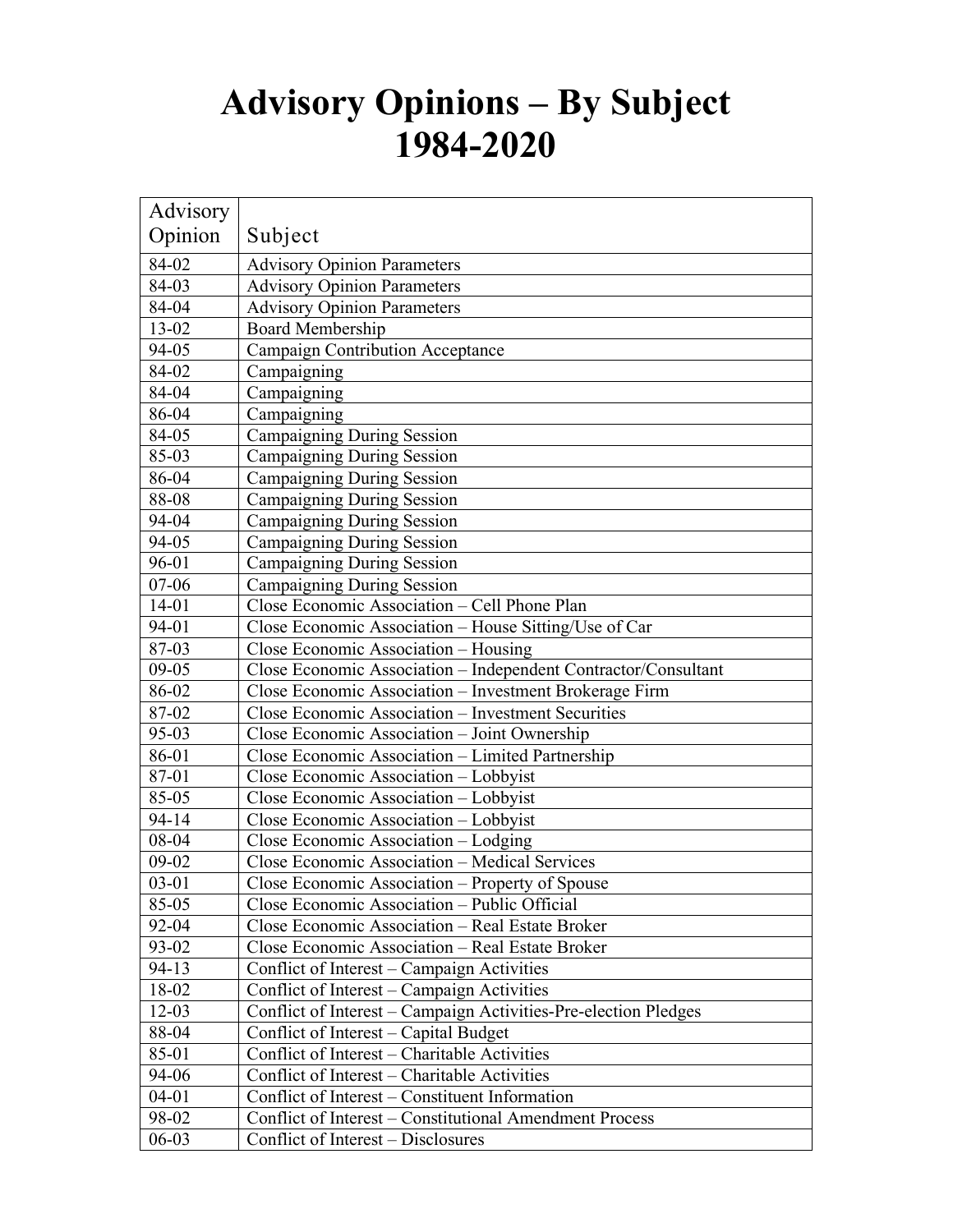| 88-06<br>Conflict of Interest – Employment                                            |  |
|---------------------------------------------------------------------------------------|--|
| 88-07<br>Conflict of Interest – Employment                                            |  |
| Conflict of Interest - Employment<br>94-02                                            |  |
| $04 - 02$<br>Conflict of Interest – Employment                                        |  |
| 87-07<br>Conflict of Interest – Employment                                            |  |
| 88-02<br>Conflict of Interest - Employment                                            |  |
| 89-05<br>Conflict of Interest – Employment                                            |  |
| 90-02<br>Conflict of Interest - Employment                                            |  |
| 92-02<br>Conflict of Interest – Employment                                            |  |
| $07 - 01$<br>Conflict of Interest - Employment                                        |  |
| $08 - 01$<br>Conflict of Interest – Employment                                        |  |
| 08-02<br>Conflict of Interest – Employment                                            |  |
| $11 - 05$<br>Conflict of Interest - Employment                                        |  |
| 13-01<br>Conflict of Interest – Employment                                            |  |
| 88-10<br>Conflict of Interest – Employment as Lobbyist                                |  |
| 94-08<br>Conflict of Interest – Government Time                                       |  |
| Conflict of Interest - HB 44-Bill Action<br>19-01                                     |  |
| 19-02<br>Conflict of Interest - HB 44-Financial Interests                             |  |
| 19-04<br>Conflict of Interest - HB 44-Private Meeting with Employer                   |  |
| 19-05<br>Conflict of Interest - HB 76-Official Action                                 |  |
| 97-02<br>Conflict of Interest - Initiative Process                                    |  |
| $02 - 01$<br>Conflict of Interest - Initiative Process                                |  |
| Conflict of Interest - Initiative Activities by Legislative Employees<br>17-05        |  |
| 87-01<br>Conflict of Interest – Legislation                                           |  |
| $07 - 01$<br>Conflict of Interest – Legislation                                       |  |
| 85-04<br>Conflict of Interest – Legislation                                           |  |
| $04 - 02$<br>Conflict of Interest - Legislation                                       |  |
| Conflict of Interest - Taking Official Action or Exerting Official Influence<br>18-05 |  |
| Conflict of Interest - Legislation & Board Membership<br>$11 - 01$                    |  |
| Conflict of Interest - Legislative Citations<br>18-04                                 |  |
| Conflict of Interest - Legislative Contacts with Administrative Decision<br>$05 - 01$ |  |
| Maker                                                                                 |  |
| 94-02<br>Conflict of Interest - Lobbyist                                              |  |
| Conflict of Interest - Local Government<br>85-06                                      |  |
| $01 - 01$<br>Conflict of Interest - Local Government                                  |  |
| 99-04<br>Conflict of Interest – Mass Emailing                                         |  |
| $15-01$<br>Conflict of Interest – Mass Emailing (Statewide)                           |  |
| 98-03<br>Conflict of Interest - Mass Mailing                                          |  |
| $15-03$<br>Conflict of Interest – Mass Mailing Email to Persons Outside District      |  |
| $17-02$<br>Conflict of Interest – Social Media Ads                                    |  |
| $17-03$<br>Conflict of Interest - Social Media Ads                                    |  |
| 18-01<br>Conflict of Interest - Social Media Ads                                      |  |
| 17-04<br>Conflict of Interest – Sponsorship of a Radio Program                        |  |
| Conflict of Interest – State and Local Issues<br>99-04                                |  |
| 13-04<br>Conflict of Interest - Use of State Resources-Assist Charitable Organization |  |
| $11 - 02$<br>Conflict of Interest – Use of State Resources-Business Endorsement       |  |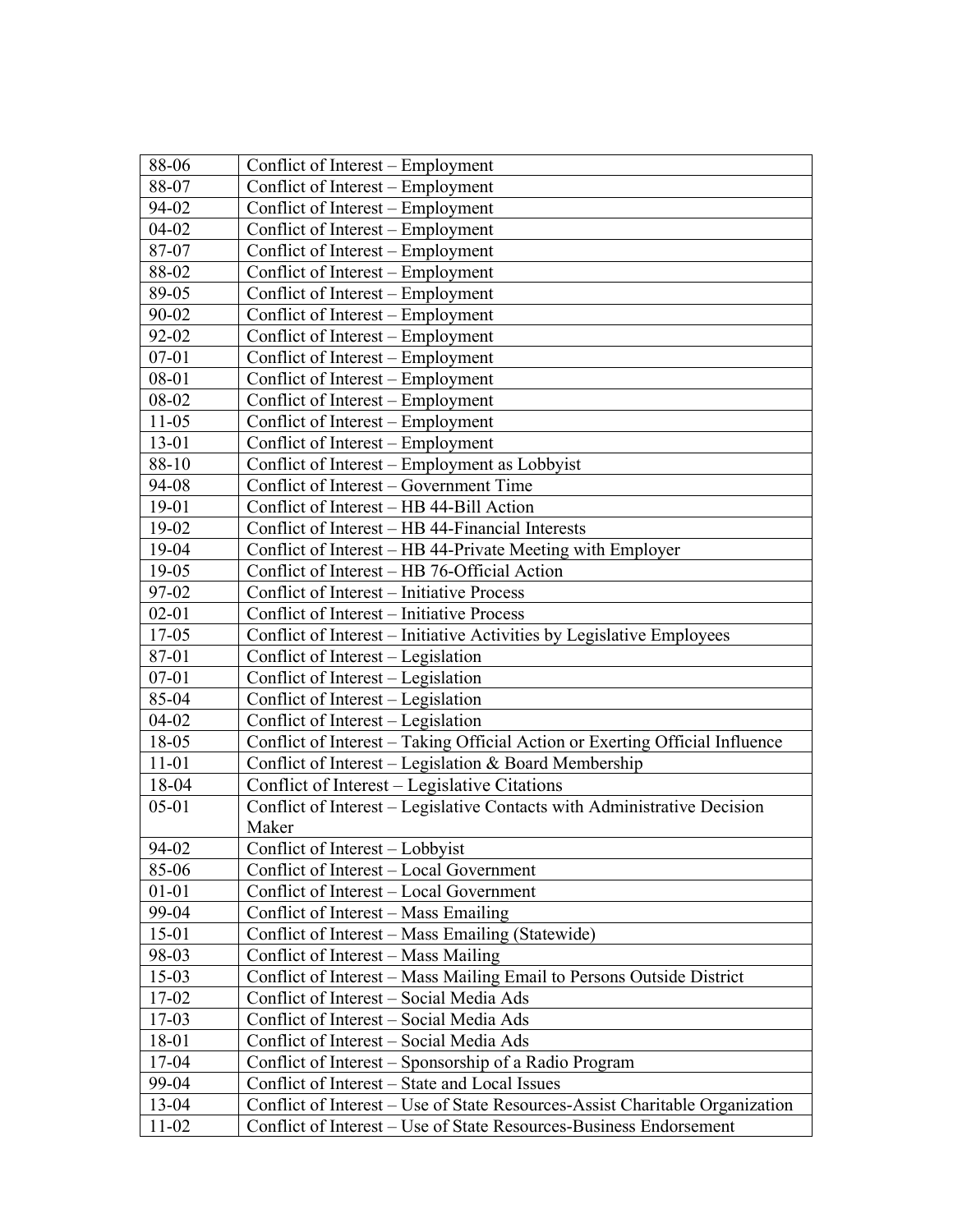| 86-07     | Conflict of Interest – Use of State Resources-Campaigning                   |
|-----------|-----------------------------------------------------------------------------|
| $07 - 04$ | Conflict of Interest – Use of State Resources-Constituent Service           |
|           | $(superseeded by 08-03)$                                                    |
| $07 - 05$ | Conflict of Interest - Use of State Resources-Campaigning                   |
| $10 - 01$ | Conflict of Interest – Use of State Resources-Campaigning (rescinded 06-14- |
|           | 10)                                                                         |
| $07 - 07$ | Conflict of Interest – Use of State Resources-Campaigning                   |
| $12 - 04$ | Conflict of Interest - Use of State Resources-Campaigning-Electronic Link   |
| 18-03     | Conflict of Interest – Use of State Resources-Campaign Period               |
| 12-02     | Conflict of Interest - Use of State Resources-Charitable Contributions      |
| 08-03     | Conflict of Interest – Use of State Resources-Constituent Services          |
| $07 - 02$ | Conflict of Interest – Use of State Resources-Legislative Letterhead        |
| $15 - 02$ | Conflict of Interest – Use of State Resources-Lunch and Learn Sessions      |
| $11-03$   | Conflict of Interest - Use of State Resources-Medicare Providers            |
| 13-03     | Conflict of Interest – Use of State Resources-Newsletter Distribution       |
| 19-03     | Conflict of Interest – Use of State Resources-Use of Newsletter to Promote  |
|           | Attendance at Candidate Forum                                               |
| $15-01$   | Conflict of Interest - Use of State Resources - Statewide Database and      |
|           | <b>Statewide Communications</b>                                             |
| $09-03$   | Conflict of Interest – Use of State Resources-Use of the Capitol            |
| $06 - 01$ | Conflict of Interest – Use of State Resources-Use of the Capitol            |
| 95-03     | Conflict of Interest – Use of State Resources-Use of the Capitol            |
| 86-03     | Conflict of Interest - Use of State Resources-Use of LIO                    |
| 84-01     | Conflict of Interest – Voting                                               |
| 85-02     | Conflict of Interest - Voting                                               |
| 99-04     | Conflict of Interest - Website Link                                         |
| 99-01     | Definition Employee - Contractual Services                                  |
| 87-04     | Definition Employee - Interim                                               |
| 99-03     | Definition Employee - Volunteers                                            |
| 96-06     | <b>Ethics Committee Contracts</b>                                           |
| 94-10     | Ethics Committee Public Member - Campaign/Candidate Restrictions            |
| 95-02     | Ethics Committee Public Member - State Contracts                            |
| $11-04$   | Gifts – Charity Event                                                       |
| 90-01     | Gifts - Complimentary Newspaper                                             |
| 19-06     | $Giffs - Compassionate$                                                     |
| 09-04     | Gifts - Continuing Education Credits                                        |
| 94-09     | Gifts - Continuing Education Credits (superseded by 09-04)                  |
| 93-08     | Gifts – Dating Relationship                                                 |
| 88-03     | Gifts - Discount                                                            |
| 96-03     | Gifts - Discount                                                            |
| 97-01     | Gifts - Discount                                                            |
| 95-03     | Gifts – Exercise Equipment                                                  |
| $00 - 01$ | Gifts - Family Member                                                       |
| 88-05     | $Gifts - Flags$                                                             |
| 93-04     | Gifts - Golf Tournament Fees                                                |
| 99-02     | Gifts - Hospitality at Residence                                            |
|           |                                                                             |